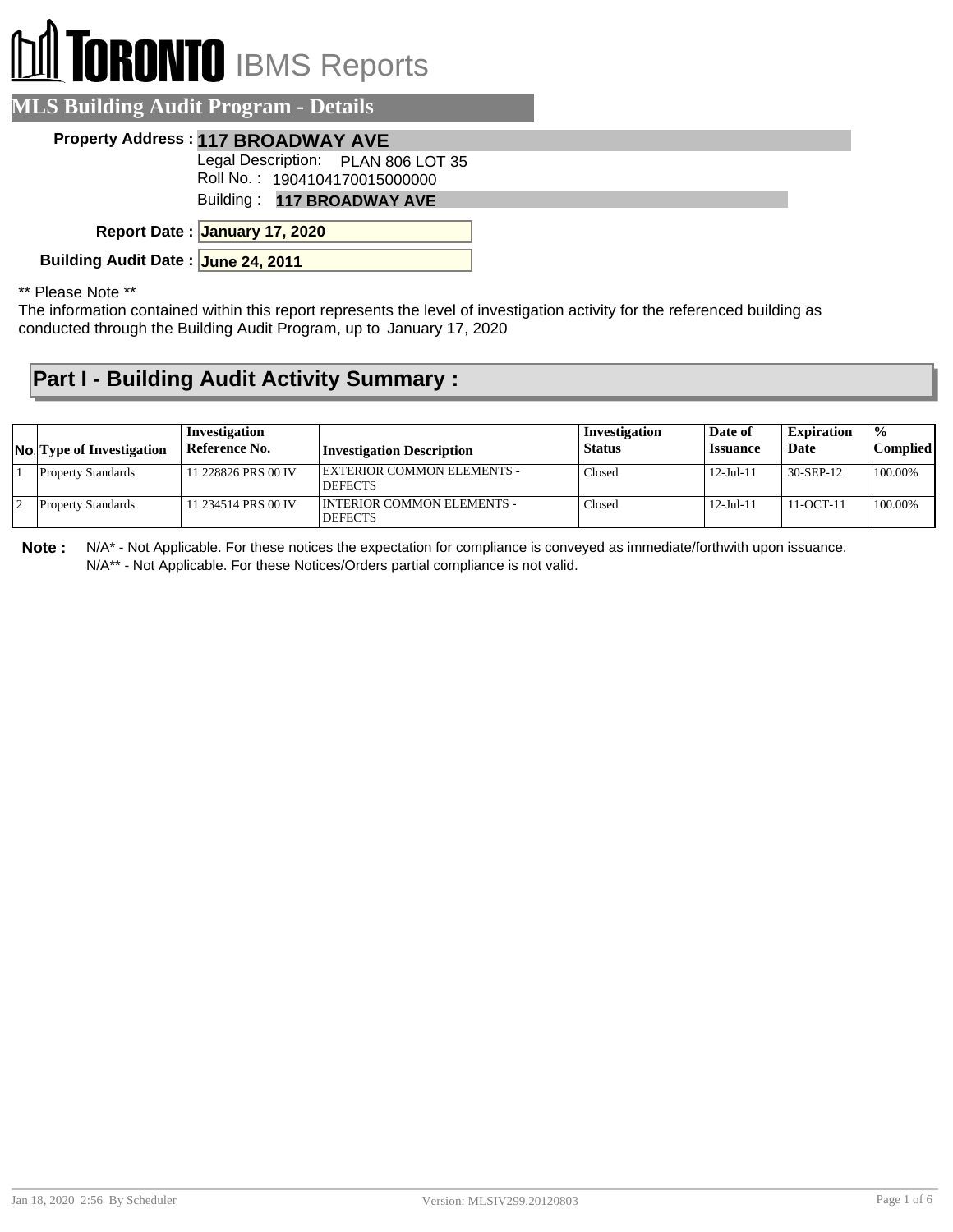## **Part II - Building Audit Details for Property Standards Orders :**

| Type of<br>No. Investigation | Investigation<br>Reference No.             | <b>Investigation Description</b>                                 | <b>Investigation Date of</b><br><b>Status</b> | <b>Issuance</b> | <b>Expiration</b><br><b>Date</b> | <b>Next Scheduled</b><br><b>Inspection Date</b> |
|------------------------------|--------------------------------------------|------------------------------------------------------------------|-----------------------------------------------|-----------------|----------------------------------|-------------------------------------------------|
| Property Standards           |                                            | 11 228826 PRS 00 IV EXTERIOR COMMON ELEMENTS -<br><b>DEFECTS</b> | Closed                                        | 12-Jul-11       | 30-SEP-12                        | 24-Jan-14                                       |
|                              | No. of defects contained within the Order: | 23                                                               |                                               |                 |                                  |                                                 |

**0**

**No. of defects that remain outstanding :**

|                | <b>Deficiency Details</b>                                                                                                                                                                                                                                                                                                                                                                                                                                                                                                                                                                                                                                                                                                                                           |                             |                  |  |  |  |  |
|----------------|---------------------------------------------------------------------------------------------------------------------------------------------------------------------------------------------------------------------------------------------------------------------------------------------------------------------------------------------------------------------------------------------------------------------------------------------------------------------------------------------------------------------------------------------------------------------------------------------------------------------------------------------------------------------------------------------------------------------------------------------------------------------|-----------------------------|------------------|--|--|--|--|
| No.            | <b>Violation/Defect</b>                                                                                                                                                                                                                                                                                                                                                                                                                                                                                                                                                                                                                                                                                                                                             | Location                    | <b>Status</b>    |  |  |  |  |
| 1              | The floor drain is not maintained in good repair.                                                                                                                                                                                                                                                                                                                                                                                                                                                                                                                                                                                                                                                                                                                   | Exterior                    | Closed           |  |  |  |  |
| 2              | Immediate action has not been taken to eliminate an unsafe condition. Where window air-<br>conditioner's installation prevents a safety device from being installed a report is required to be<br>submitted to the Officer for evaluation and approval by a professional or other certified person<br>confirming that acceptable to ensure that the installation of the air-conditioner is done safe and<br>securely; that there are no openings greater than one hundred (100) millimetres adjacent to the<br>air conditioning unit and that the electrical supply and distribution in the suite is capable of safely<br>operating the air conditioning unit. Also it must address any remedial action that must be taken in<br>order to maintain its safe manner. | Exterior                    | Closed           |  |  |  |  |
| 3              | Exterior walkway not maintained. Namely danged concrete and cracks                                                                                                                                                                                                                                                                                                                                                                                                                                                                                                                                                                                                                                                                                                  | Exterior                    | Closed           |  |  |  |  |
| 4              | Guard with a minimum height of 1,070 millimetres has not been provided at a raised floor where<br>the difference in level is more than 600 millimetres.                                                                                                                                                                                                                                                                                                                                                                                                                                                                                                                                                                                                             | Exterior - Throughout       | Closed           |  |  |  |  |
| 5              | The (verandah, porch, deck, loading dock, ramp, balcony, fire escape or other similar structure,<br>and/or other appurtenant attachment) and/or the supporting structural member(s) is not<br>maintained in good repair .Namely paint exterior balcony ceilings and lintels.                                                                                                                                                                                                                                                                                                                                                                                                                                                                                        | <b>Exterior Of Building</b> | Closed           |  |  |  |  |
| 6              | The exterior walls and their components are not being maintained in good repair. Namely spalling<br>brick.                                                                                                                                                                                                                                                                                                                                                                                                                                                                                                                                                                                                                                                          | <b>Exterior Of Building</b> | Closed           |  |  |  |  |
| $\overline{7}$ | Exterior window or skylight not maintained in good repair. Namely rusted window lintel.                                                                                                                                                                                                                                                                                                                                                                                                                                                                                                                                                                                                                                                                             | <b>Exterior Of Building</b> | Closed           |  |  |  |  |
| 8              | Dwelling unit window that is capable of being opened has screen that is not maintained in good<br>repair and free from defects or missing components.                                                                                                                                                                                                                                                                                                                                                                                                                                                                                                                                                                                                               | <b>Exterior Of Building</b> | Closed           |  |  |  |  |
| 9              | The transparent surface is not kept reasonably clean                                                                                                                                                                                                                                                                                                                                                                                                                                                                                                                                                                                                                                                                                                                | <b>Exterior Of Building</b> | Closed           |  |  |  |  |
| 10             | The retaining wall is not being maintained in good repair. Namely concrete deterioration                                                                                                                                                                                                                                                                                                                                                                                                                                                                                                                                                                                                                                                                            | <b>Exterior Of Building</b> | Closed           |  |  |  |  |
| 11             | The required guard on top of the retaining wall is not maintained in good repair. Namely<br>rusted/damaged guards.                                                                                                                                                                                                                                                                                                                                                                                                                                                                                                                                                                                                                                                  | <b>Exterior Of Building</b> | Substantially Co |  |  |  |  |
| 12             | In a dwelling unit, a window located more than 2,000 millimetres above grade opens within 1,500<br>millimetres of the floor not leading to a balcony does not employ a controlled sash operation to<br>restrict, when engaged, the opening of the operable sash to not more than 100 millimetres and to<br>included installation window air conditioner units.                                                                                                                                                                                                                                                                                                                                                                                                      | <b>Exterior Of Building</b> | Closed           |  |  |  |  |
| 13             | In a dwelling unit, a window located more than 2,000 millimetres above grade opens within 1,500<br>millimetres of the floor not leading to a balcony does not employ a controlled sash operation to<br>restrict, when engaged, the opening of the operable sash to not more than 100 millimetres.                                                                                                                                                                                                                                                                                                                                                                                                                                                                   | <b>Exterior Of Building</b> | Closed           |  |  |  |  |
| 14             | A retaining wall exceeding 1,000 millimetres in exposed height is not protected by a guard on the<br>open side where access is provided.                                                                                                                                                                                                                                                                                                                                                                                                                                                                                                                                                                                                                            | <b>Exterior Of Building</b> | Substantially Co |  |  |  |  |
| 15             | Handrails on both sides of stair or ramp 1,100mm in width or more not provided                                                                                                                                                                                                                                                                                                                                                                                                                                                                                                                                                                                                                                                                                      | <b>Exterior Of Building</b> | Substantially Co |  |  |  |  |
| 16             | The floor and every appurtenance, surface cover and finish is not maintained. Namely damaged<br>tile at west exit door.                                                                                                                                                                                                                                                                                                                                                                                                                                                                                                                                                                                                                                             | <b>Exterior Of Building</b> | Closed           |  |  |  |  |
| 17             | The (verandah, porch, deck, loading dock, ramp, balcony, fire escape or other similar structure,<br>and/or other appurtenant attachment) and/or the supporting structural member(s) is not<br>maintained in good repair. Namely paint deterioration on canopy at front entrance.                                                                                                                                                                                                                                                                                                                                                                                                                                                                                    | <b>Exterior Of Building</b> | Closed           |  |  |  |  |
| 18             | The roof or one of its components is not weather tight. Niamey paint deterioration on roof flashing.                                                                                                                                                                                                                                                                                                                                                                                                                                                                                                                                                                                                                                                                | <b>Exterior Of Building</b> | Closed           |  |  |  |  |
| 19             | The protective/decorative finish on the exterior surfaces is not being maintained in good repair.<br>Namely concrete deterioration.                                                                                                                                                                                                                                                                                                                                                                                                                                                                                                                                                                                                                                 | <b>Exterior Of Building</b> | Closed           |  |  |  |  |
| 20             | Exterior door is not maintained in good repair .Namely paint deterioration around the door.                                                                                                                                                                                                                                                                                                                                                                                                                                                                                                                                                                                                                                                                         | <b>Exterior Of Building</b> | Closed           |  |  |  |  |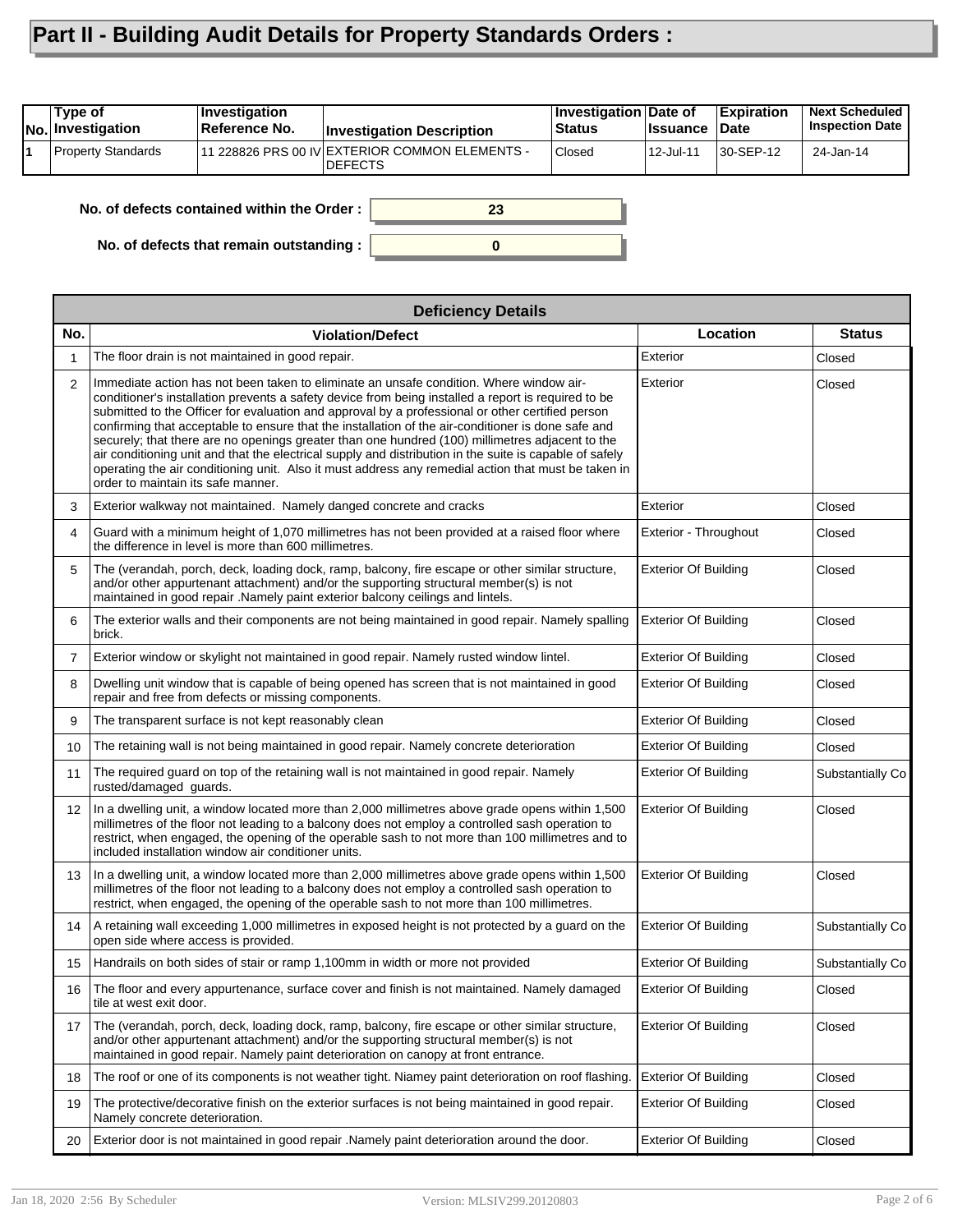|    | Eavestrough or roof gutter does not discharge in to a down pipe to drain roof surfaces. Namely<br>I damaged/disconnected downspout.                            | <b>Exterior Of Building</b> | Closed |
|----|----------------------------------------------------------------------------------------------------------------------------------------------------------------|-----------------------------|--------|
| 22 | The ventilation system or unit is not regularly cleaned. Namely repair and clean laundry vent.                                                                 | <b>Exterior Of Building</b> | Closed |
| 23 | The ventilation system or unit is not kept in good repair and maintained in good working condition<br>at all times. Namely repair/ re-paint ventilation grill. | Exterior Of Building        | Closed |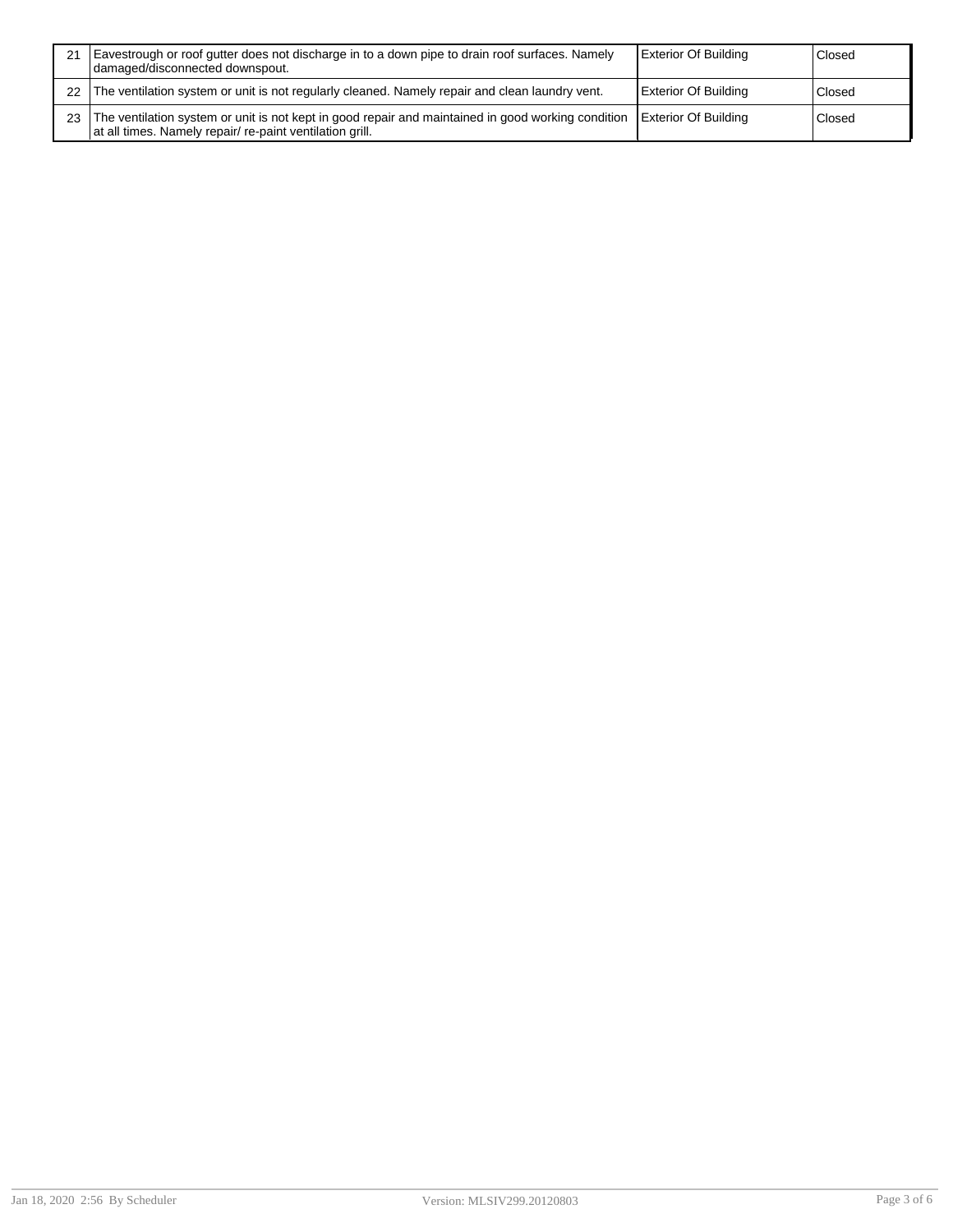|  | Tvpe of<br><b>No.</b> Investigation | <b>Investigation</b><br>Reference No. | <b>Investigation Description</b>                                  | <b>Investigation Date of</b><br><b>Status</b> | <b>Issuance Date</b> | Expiration | <b>Next Scheduled</b><br><b>Inspection Date</b> |
|--|-------------------------------------|---------------------------------------|-------------------------------------------------------------------|-----------------------------------------------|----------------------|------------|-------------------------------------------------|
|  | Property Standards                  |                                       | 111 234514 PRS 00 IV INTERIOR COMMON ELEMENTS -<br><b>DEFECTS</b> | Closed                                        | 12-Jul-11            | 111-OCT-11 | 30-Jul-13                                       |

F

**0**

**35**

| No. of defects contained within the Order: |  |  |
|--------------------------------------------|--|--|
|--------------------------------------------|--|--|

**No. of defects that remain outstanding :**

|                   | <b>Deficiency Details</b>                                                                                                                                                                                                                              |                            |               |  |  |  |  |  |
|-------------------|--------------------------------------------------------------------------------------------------------------------------------------------------------------------------------------------------------------------------------------------------------|----------------------------|---------------|--|--|--|--|--|
| No.               | <b>Violation/Defect</b>                                                                                                                                                                                                                                | Location                   | <b>Status</b> |  |  |  |  |  |
|                   | Lighting in a service room is provided at less than 200 lux.                                                                                                                                                                                           | <b>Boiler Room</b>         | Closed        |  |  |  |  |  |
| 2                 | Floor and/or floor covering not kept free from holes, stains, rubbish and debris. Namely missing<br>sump pump cover.                                                                                                                                   | <b>Boiler Room</b>         | Closed        |  |  |  |  |  |
| 3                 | Interior door(s), frames(s), glass pane(s), and/or hardware not maintained in good repair. Namely<br>missing door closer.                                                                                                                              | <b>Boiler Room</b>         | Closed        |  |  |  |  |  |
| 4                 | Required handrails on stairs or ramps are less than 865mm or more than 965mm high                                                                                                                                                                      | Boiler Room                | Closed        |  |  |  |  |  |
| 5                 | Height of the guard for the exit stairs are less than 1,070 millimetres around landings.                                                                                                                                                               | <b>Boiler Room</b>         | Closed        |  |  |  |  |  |
| 6                 | Ceiling not maintained free of holes, cracks, damaged and deteriorated materials. Namely loose<br>wires.                                                                                                                                               | <b>Boiler Room</b>         | Closed        |  |  |  |  |  |
| 7                 | The electrical connections are not maintained in a safe and complete condition.                                                                                                                                                                        | <b>Boiler Room</b>         | Closed        |  |  |  |  |  |
| 8                 | Lighting in a service room is provided at less than 200 lux.                                                                                                                                                                                           | <b>Electrical Room</b>     | Closed        |  |  |  |  |  |
| 9                 | The floor and every appurtenance, surface cover and finish is not maintained. Namely paint<br>same as original.                                                                                                                                        | <b>Electrical Room</b>     | Closed        |  |  |  |  |  |
| 10                | Floor and/or floor covering not kept free from holes, stains, rubbish and debris. Namely clean<br>and clear.                                                                                                                                           | <b>Electrical Room</b>     | Closed        |  |  |  |  |  |
| 11                | The electrical connections are not maintained in a safe and complete condition. Namely missing<br>coverplates.                                                                                                                                         | <b>Electrical Room</b>     | Closed        |  |  |  |  |  |
| $12 \overline{ }$ | Corridor serving patients or residents is not equipped to provide illumination to an average level of<br>not less than 50 lux at floor or tread level.                                                                                                 | Hallways                   | Closed        |  |  |  |  |  |
| 13                | Previously finished wall(S) in the public area of the property is not maintained in good repair.<br>Namely drearier missing tiles.                                                                                                                     | Laundry Room               | Closed        |  |  |  |  |  |
| 14                | Previously finished surface in the public area of the property is not maintained in good repair.<br>Namely paint ceiling.                                                                                                                              | Laundry Room               | Closed        |  |  |  |  |  |
| 15                | The emergency contact sign is not in lettering of not less than 12.7 millimetres in height.                                                                                                                                                            | Lobby                      | Closed        |  |  |  |  |  |
| 16                | Emergency contact sign does not indicate current name, address and telephone number of the<br>person responsible for the property and the name and telephone number of the authorized person<br>to contact in case of an emergency on a 24 hour basis. | Lobby                      | Closed        |  |  |  |  |  |
| 17                | Ceiling not maintained free of holes, cracks, damaged and deteriorated materials.                                                                                                                                                                      | Locker Room                | Closed        |  |  |  |  |  |
| 18                | Lighting in a storage room is provided at less than 50 lux.                                                                                                                                                                                            | Locker Room                | Closed        |  |  |  |  |  |
| 19                | Previously finished wall(s) in the public area of the property are not renewed or refinished, when<br>necessary, to maintain a similar appearance. Namely paint walls.                                                                                 | Office                     | Closed        |  |  |  |  |  |
| 20                | Previously finished surface(s) in the public area of the property are not renewed or refinished,<br>when necessary, to maintain a similar appearance. Namely paint ceiling.                                                                            | Office                     | Closed        |  |  |  |  |  |
| 21                | Height of the guard for the exit stairs are less than 1,070 millimetres around landings.                                                                                                                                                               | Stairway                   | Closed        |  |  |  |  |  |
| 22                | Required handrails on stairs or ramps are less than 865mm or more than 965mm high                                                                                                                                                                      | <b>Throughout Building</b> | Closed        |  |  |  |  |  |
| 23                | A window in a stairway that extends to less than 1,070 millimetres above the landing is protected<br>by a guard that is less than 1,070 millimetres high measured to the top of the guard from the<br>surface of the landing.                          | <b>Throughout Building</b> | Closed        |  |  |  |  |  |
| 24                | Previously finished surface(s) in the public area of the property is not maintained in good repair.<br>Namely paint door frames where required. Namely remove dwelling unit door mats.                                                                 | <b>Throughout Building</b> | Closed        |  |  |  |  |  |
| 25                | Ceiling not maintained free of holes, cracks, damaged and deteriorated materials.                                                                                                                                                                      | Throughout Building        | Closed        |  |  |  |  |  |
| 26                | Interior door(s), frames(s), glass pane(s), and/or hardware not maintained in good repair. Namely<br>repair or replace all door closers, to include hallways, all service rooms where required.                                                        | Throughout Building        | Closed        |  |  |  |  |  |

٦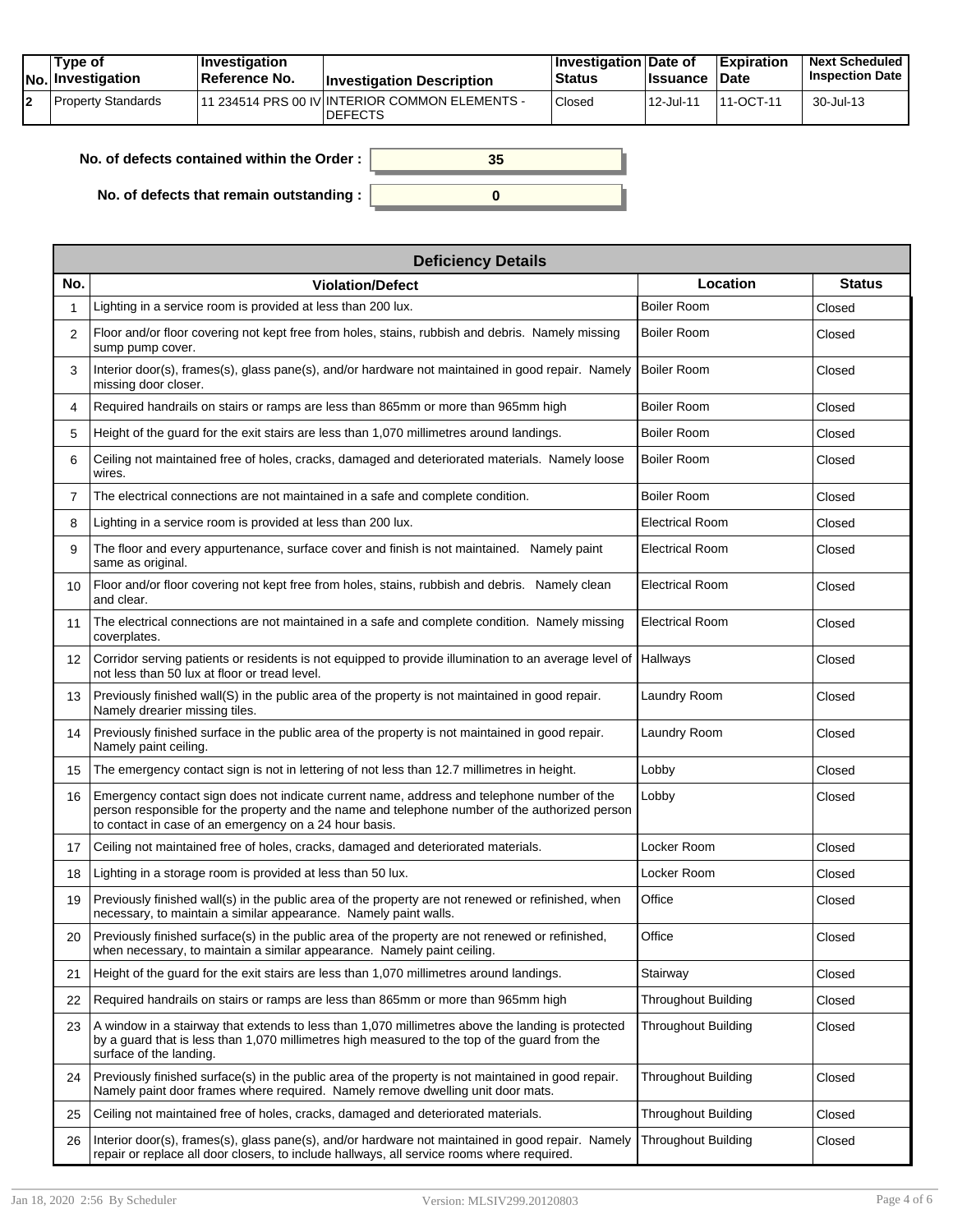| 27 | Floor and/or floor covering not kept free from holes, stains, rubbish and debris.                                                                                                           | <b>Throughout Building</b> | Closed |
|----|---------------------------------------------------------------------------------------------------------------------------------------------------------------------------------------------|----------------------------|--------|
| 28 | Lighting in a storage room is provided at less than 50 lux.                                                                                                                                 | <b>Throughout Building</b> | Closed |
| 29 | Previously finished wall(s) in the public area of the property are not renewed or refinished, when<br>necessary, to maintain a similar appearance. Namely paint and plaster where required. | <b>Throughout Building</b> | Closed |
| 30 | The ventilation system or unit is not regularly cleaned.                                                                                                                                    | <b>Throughout Building</b> | Closed |
| 31 | The plumbing system is not kept in good working order. Namely missing faucets.                                                                                                              | Washroom                   | Closed |
| 32 | Previously finished wall(s) in the public area of the property are not renewed or refinished, when<br>necessary, to maintain a similar appearance. Namely paint and plaster.                | Washroom                   | Closed |
| 33 | Floor and/or floor covering not kept free from holes, stains, rubbish and debris.                                                                                                           | Washroom                   | Closed |
| 34 | Laundry room and the facilities, amenities and associated equipment is not maintained in a clean<br>condition. Namely clean behind machines.                                                |                            | Closed |
| 35 | Floor and/or floor covering not kept in a clean and sanitary condition                                                                                                                      |                            | Closed |